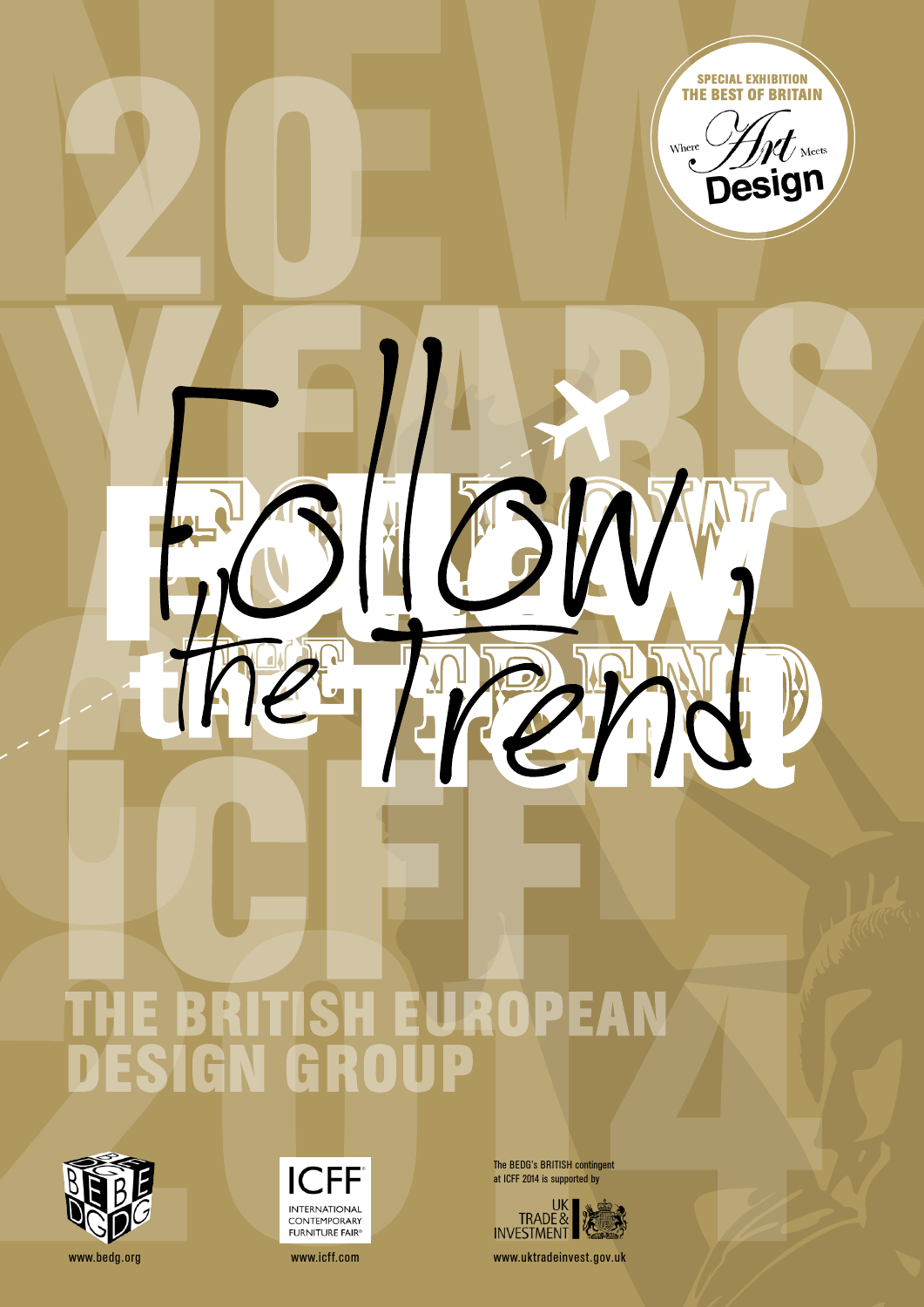*'The ICFF 2011 in New York was a first for me and it was a very well presented and attended show. The attention to detail demonstrated by the BEDG was outstanding. The orders placed and contacts made were of a high calbre.'*

David Hayward





**DUPENNY** www.dupenny.com

#### **BRITISH EUROPEAN DESIGN GROUP**

#### **INDEPENDENT COMPANIES**





AMINA TECHNOLOGIES LTD www.amina.co.uk



ABI WRIGHT DESIGN www.abiwrightdesign.com



CAMILLA MEIJER www.camillameijer.com

ABIGAIL EDWARDS LTD www.abigailedwards.com



PHILIP WATTS DESIGN www.philipwattsdesign.com





**OCCIPINTI** www.occipinti.com



DANIEL HEATH www.danielheath.co.uk



ALUMINIUM CASE COMPANY LTD www.acc-x.com





DAVID HAYWARD DESIGN LTD www.davidhayward.com



**TOBYHOUSE** www.tobyhouse.co.uk



HELEN YARDLEY www.helenyardley.com

DONALD ALEXANDER www.donaldbaugh.com



INNERMOST www.innermost.net



JEREMY COLE www.jeremycole.net



HANNAH NUNN LTD www.hannahnunn.co.uk



T/A BEYOND OBJET www.logical-art.co.uk



LIQUI DESIGN www.liquidesign.co.uk



NAOMI PAUL LTD www.naomipaul.co.uk

MACMASTER



www.macmasterdesign.com



NICK DAVIS THE FOUNDRY www.nickdavisart.com



MARC SCHULTHESS www.marcvons.com



NORTHUMBRIA UNIVERSITY www.northumbria.ac.uk



MELIN TREGWYNT www.melintregwynt.co.uk



STEUART PADWICK LTD www.steuartpadwick.co.uk



STUDIOJONMALE www.studiojonmale.com



RAWSTUDIO LTD www.rawstudio.co.uk



STUDIOMOLD T/A MINEHEART www.mineheart.com



SPACE 1A DESIGN www.space1a.com

QUIRK & RESCUE www.quirkandrescue.com



TOM KIRK LIGHTING LTD www.tomkirk.com

TOM FAULKNER LTD www.tomfaulkner.co.uk



WALLPAPER by DEBORAH BOWNESS www.deborahbowness.com



YORGOS STUDIO www.yorgosglass.com



TOOTH & CLAW www.toothandclaw.co.uk

ERCOL FURNITURE LTD www.ercol.com



TURNSTYLE DESIGNS www.turnstyle.com



MEYSTYLE LTD www.meystyle.com

**HALL 1A, BOOTHS 2302 - 2322 2407 - 2425 2402 - 2426 2501 - 2531**